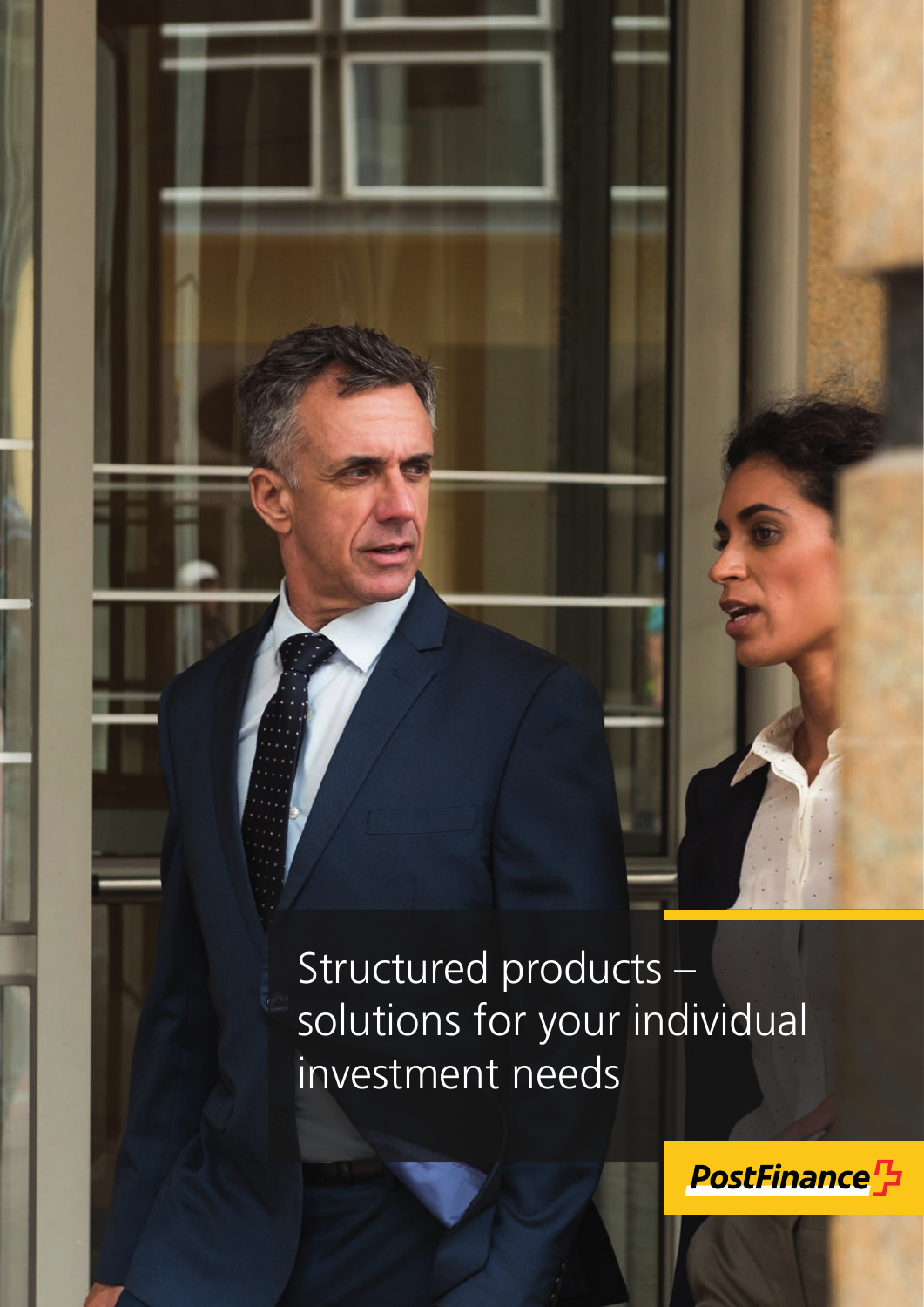# Contents

| General risks of structured products | 3  |
|--------------------------------------|----|
| Yield enhancement products           | 5  |
| Barrier reverse convertibles         | 6  |
| Capital protection products          | 10 |
| Participation products               | 14 |
| Prices and conditions                | 17 |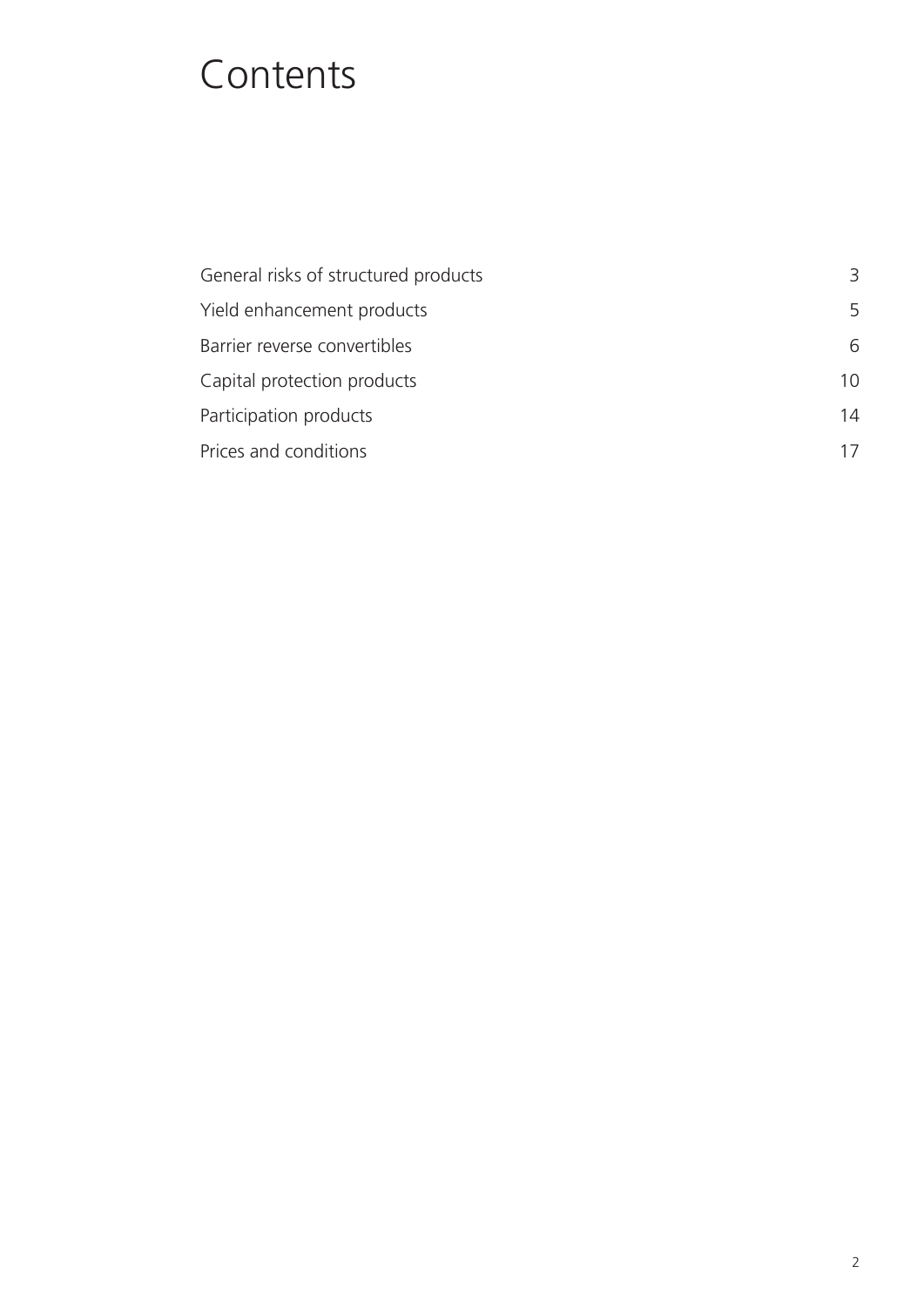# General risks of structured products

When investing in structured products, we recommend that you become familiar with the relevant risks in advance. In this brochure we explain what you need to consider when buying structured products.

#### Issuer risk

The issuer risk includes unfavourable developments resulting from the creditworthiness of the issuer. In the event of the issuer becoming bankrupt, full or partial repayment may not be made, and you would therefore lose all your invested capital. If the issuer's creditworthiness deteriorates during the term of the product, the secondary market price of the product may fall, which could also produce a loss if the product is sold before the end of the term. There is an issuer risk for all structured products, which is why the creditworthiness of the issuer is of major importance. For products with a guarantor, the creditworthiness of the guarantor can have a similar effect on the price of the product as the creditworthiness of the issuer, and therefore is also of major importance.

### Market risk

Market risk is the risk of possible losses due to unfavourable developments of the base value. These changes can occur for a variety of reasons, such as changes in interest rates, risk premiums, levels of equity indices, foreign exchange rates, commodity prices, etc. Market risks may also result from regulatory interventions, a lack of transparency in the markets and adjustments in the supply and demand of the base value. A negative development of the base value can also be triggered by transactions which the issuer makes in the course of their business activities.

## Currency risk

Currency risks include unfavourable developments in the repayment value and the secondary market price for structured products, caused by fluctuations in the exchange rate. Two exchange rates can have a negative influence on the product: On the one hand, the structured product may include a base value in a currency other than the issue currency; on the other hand, the currency of the purchased product may not match the investment currency.

## Liquidity risk

Liquidity risk is the risk involved of not always being able to sell the structured product at a reasonable price. In addition, the predefined payout profile of a structured product only ever applies at the end of the term. Sales proceeds during the term may therefore differ from the predefined payout profile or be lower than the payout profile.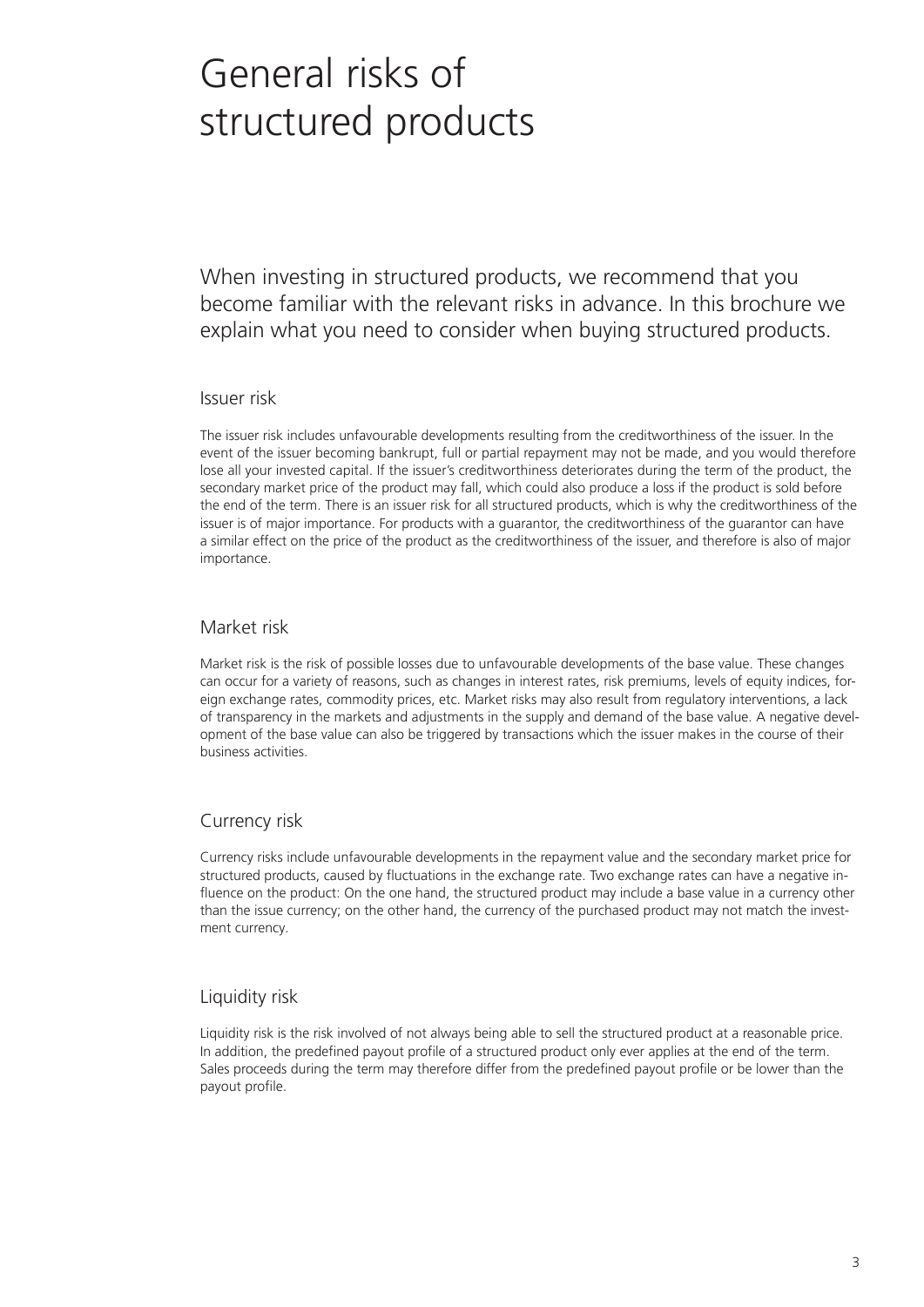

Structured products have additional, specific risks that you should also be aware of.

### Secondary market prices

For listed structured products, changes to the base value may not always be reflected proportionally and immediately in the secondary market price of the structured product. The nature of the secondary market price will therefore be influenced by the respective product type, remaining term and other possible factors.

#### Base value rights

By investing in and owning a structured product, there is no entitlement to the rights associated with the base value, such as voting rights, subscription rights, dividends or interest.

When choosing a structured product, we therefore recommend that you consider not only the individual product, but also all the risks associated with your entire portfolio, and assess these risks in the context of your portfolio. Ideally, the product should not only complement your portfolio, it should also match your investment profile.

In addition to these significant general risks of structured products, other risks also exist depending on the type of product. Detailed information on this subject can be found in the specific documentation of the respective structured product as well as in the brochure "Risks Involved in Trading Financial Instruments" issued by Swiss Banking. These documents can be obtained from us free of charge.

© PostFinance Ltd, June 2022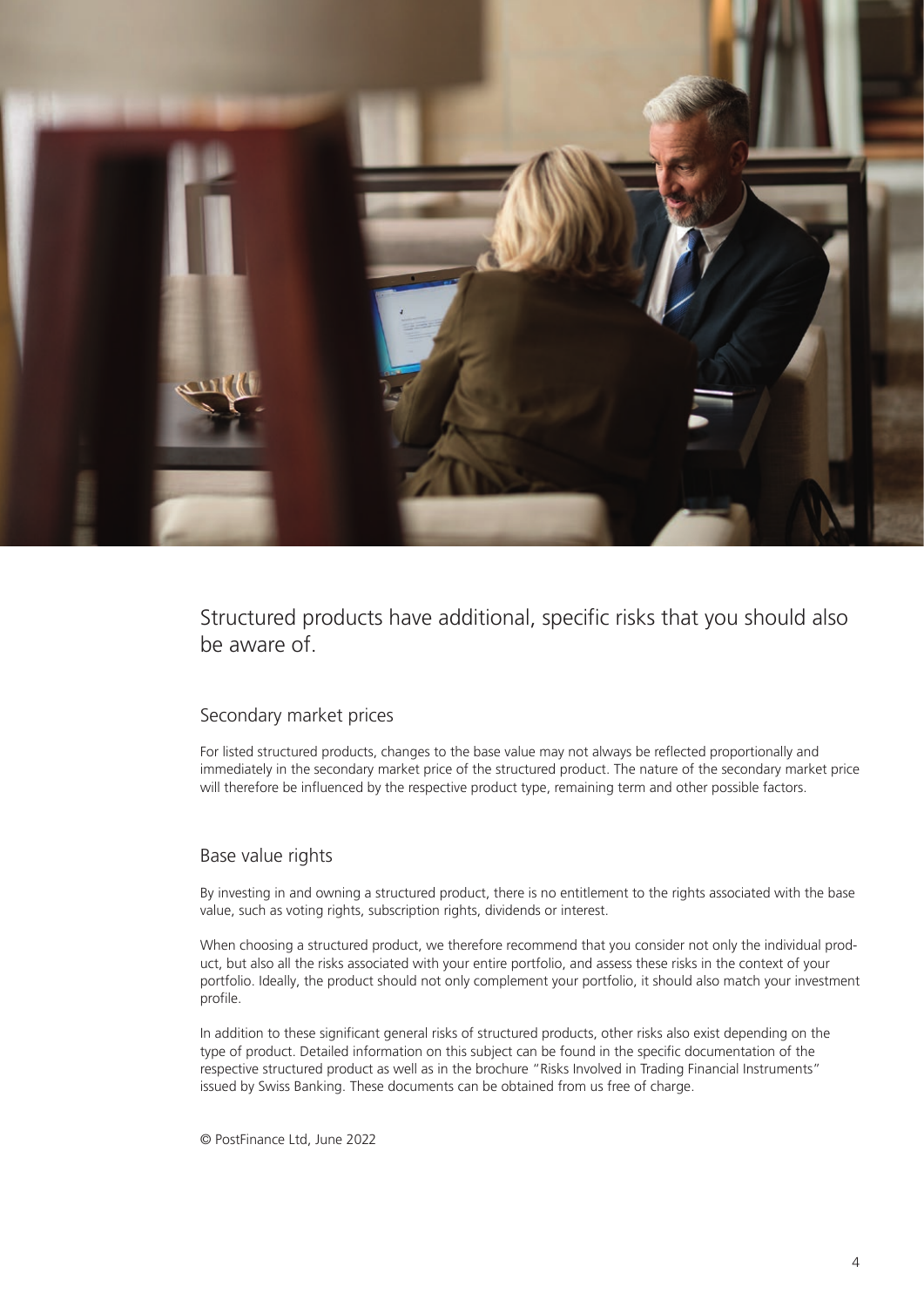# Yield enhancement products

## What is a yield enhancement product?

Yield enhancement products are structured products which can generate an attractive return for investors, particularly in sideways-tending or slightly growing markets. In principle, the maximum return investors can achieve is therefore the initial investment amount, plus a coupon, with limited capital protection. Alternatively, there are products which guarantee a price reduction in comparison with direct acquisition of the base value instead of offering a coupon. Limited capital protection usually corresponds to the barrier included in the products. The product can be purchased for one or more base values. The limited capital protection depends on the price development of the worst base value. If the price of a base value decreases, it can result in the partial or total loss of the invested capital.

Barrier reverse convertibles are among the most popular yield enhancement products in Switzerland. This type of product is presented in detail in the "Barrier reverse convertibles" section.

## Who are yield enhancement products suitable for?

Yield enhancement products are suitable for investors who expect sideways or slightly upward market performance over the term of the product. Investors should also have a moderate to high risk tolerance. If these conditions are met, yield enhancement products offer an attractive alternative to direct investment in the base value.

## What you need to know about yield enhancement products

- Thanks to the guaranteed coupon payment or reduction on the current price of the base value, in sidewaystending or slightly growing markets investors can benefit from a higher return in comparison with direct investment in the base value. In declining markets, investors suffer losses at a later stage than with direct investments, thanks to the guaranteed coupon payment.
- Yield enhancement products offer limited potential gains due to the limited capital protection (usually up to the predefined barrier). The maximum return generally corresponds to the product coupon. Other possibilities include reduced participation in price gains or a reduction on the current price of the base value, for example.
- Yield enhancement products have a limited term. During the term, fluctuations in the value of the product may be greater than corresponding fluctuations in the value of the base value (for example if the base value is listed close to the barrier level).
- The reimbursement of each product depends on the price of the worst base value at the end of the term. Depending on the yield enhancement product and the price of the worst base value, the investor receives a maximum amount agreed in advance, a cash payment equivalent to the price of the base value, the base value itself, a fixed number of shares in the base value, or recovers the invested capital.
- The use of more than one base value is not diversification. Instead, several base values increase the risk that one of the base values will fall below the predefined barrier (e.g. in the case of barrier reverse convertibles). For this reason you will receive a higher coupon.
- The investor bears the credit risk of the issuer or guarantor.
- In addition, the relevant risk information in the "General risks of structured products" section also applies to all structured products.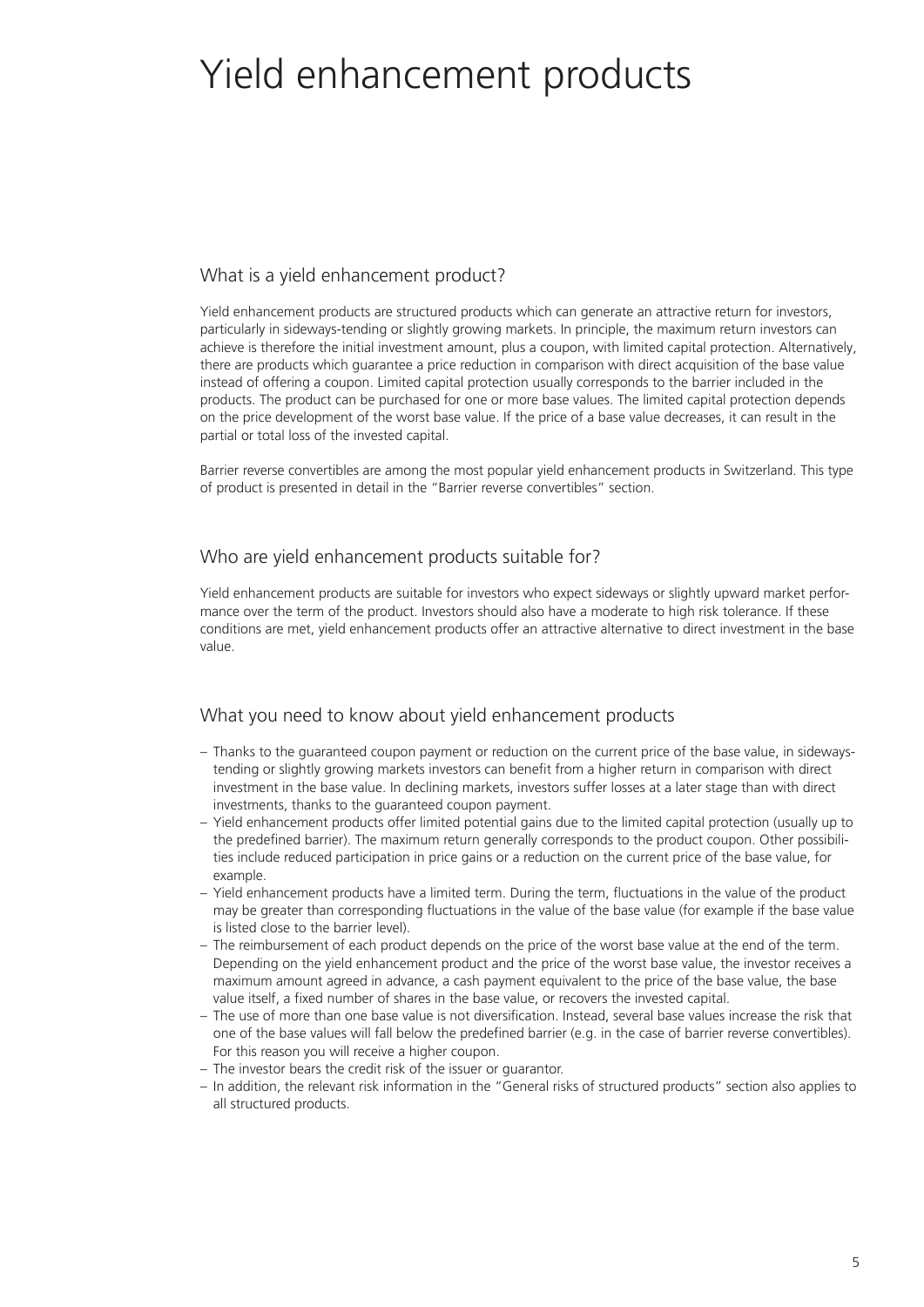## Barrier reverse convertibles

### What is a barrier reverse convertible?

A barrier reverse convertible gives you a predefined coupon during the term, regardless of how the base value develops. The maximum return from such products is therefore limited to the coupon amount. The repayment on expiry, however, depends on the base value development (e.g. basket of shares, index, currency). The relevant point is whether the price of the base value was trading at or below the barrier during the term. As long as none of the base values traded at or below the barrier during the term, the investor will receive 100% of the initial investment at the end of term. If at least one base value traded at or below the barrier during the term but at the end of the term the base value with the worst price development is above the initial fixing, the investor will also be paid 100% of the initial investment. However, if at least one base value trades at or below the barrier during the term or below the barrier and at the end of the term the base value with the worst price development is at or below the initial fixing, the investor will be paid the initial investment less 1% for each percent of negative development of the base value with the worst price development starting from the initial fixing. Repayment can be made either through delivery of the base value or via a cash payment equivalent to the development of the base value. This depends on the structure of the corresponding product. If the barrier reverse convertible includes several base values, the "worst of" principle shall typically apply. In other words the relevant base value with the worst development is used to determine the repayment amount – regardless of whether this has fallen below the barrier (barrier event). Because of the higher risk involved with many base values, these products generally offer a more attractive coupon than products with one or fewer base values. Details of the exact repayment scenarios can be found in the respective term sheet of the structured product which you purchased.

### Who are barrier reverse convertibles suitable for?

Barrier reverse convertibles are attractive for investors who expect neither strong upward nor downward movement of the base value but still want to achieve a return. Because of the fixed coupon, in such base value developments the product is an interesting alternative to a direct investment in the base value.

### What you need to know about barrier reverse convertibles

- The predefined coupon is always paid out. If the base value tends to move sideways, a barrier reverse convertible is therefore generally more attractive than a direct investment in the base value.
- During the term, fluctuations in the value of the product may be greater than corresponding fluctuations in the value of the base values (in particular if one of the base values is listed close to the barrier level).
- The product offers conditional capital protection via the barrier: The capital is fully protected as long as it does not reach or fall below the barrier. Once the barrier is reached, the risk of loss corresponds to that of a direct investment in the base value, less the value of the received coupons. The investor therefore suffers losses amounting to the negative performance of the base value with the weakest price development between initial fixing and expiry. The coupon will always be paid out, however.
- Thanks to the barrier, the risk is lower than with a direct investment. This means that if the base value price increases, you will not benefit from this positive development and will forego any current income such as dividend payments from basic values.
- The use of more than one base value is not diversification. Instead, several base values increase the risk that a base value will fall below the predefined barrier. For this reason you will receive a more attractive coupon.
- The investor bears the credit risk of the issuer or guarantor.
- In addition, the relevant risk information for all structured products in the chapter "General risks of structured products" shall apply.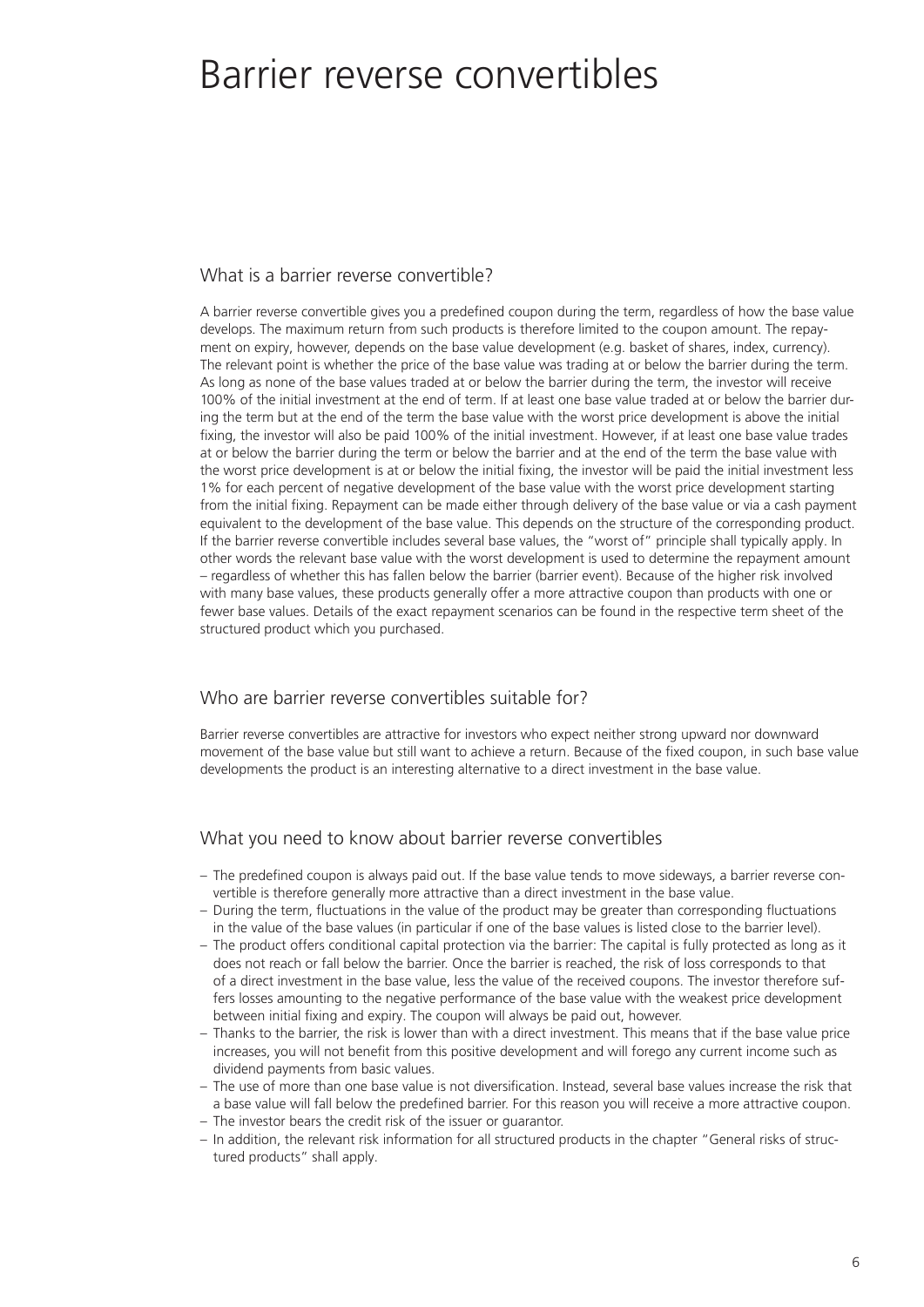### Example of use

Ms Sample often invests her assets in Swiss equities. She assumes that the stock market will develop more steadily in the coming two years, but she does not rule out slight price setbacks. However, in order to achieve an attractive return, she is prepared to bear any losses due to sharply falling prices. Up to a certain price level, however, she would like to guard against losses. The product below would meet Ms Sample's market expectations. If Ms Sample invests in this product, she will always receive a coupon of 4% p.a. If none of the base values fall by 35% or more, her capital will also be fully protected, even if the base values close below their initial value after two years. If one of the base values falls by 35% or more, Ms Sample will bear the loss of the worst share at the end of the term.

#### **Product example**

| Two-year barrier reverse convertible in CHF on Swiss equities |                                                                                                                                                                                                                                                                                                                |  |
|---------------------------------------------------------------|----------------------------------------------------------------------------------------------------------------------------------------------------------------------------------------------------------------------------------------------------------------------------------------------------------------|--|
| Base values                                                   | Nestlé S.A., Novartis AG, Roche Holding AG                                                                                                                                                                                                                                                                     |  |
| Coupon                                                        | 4% p.a.                                                                                                                                                                                                                                                                                                        |  |
| Initial values                                                | Share prices at initial fixing                                                                                                                                                                                                                                                                                 |  |
| <b>Barriers</b>                                               | 65% of the initial value of each base value                                                                                                                                                                                                                                                                    |  |
| Repayment                                                     | 100% if all base values are listed above their initial level at expiry. Also 100% if the value<br>does not fall below a barrier. If the value falls below the barrier and at least one base<br>value closes below its initial value: The title is delivered at a value equivalent to the worst<br>performance. |  |
| Denomination                                                  | CHF 1,000                                                                                                                                                                                                                                                                                                      |  |

#### **Examples of invested capital repayments for each development in the price of the base value in the case of cash payment**

| Status of the worst base value at expiry<br>(as a percentage of the initial value) | Repayment if the value falls below<br>at least one barrier | Repayment if the value does not fall<br>below a barrier |
|------------------------------------------------------------------------------------|------------------------------------------------------------|---------------------------------------------------------|
| 50%                                                                                | 50%                                                        | Falls below the barrier                                 |
| 65%                                                                                | 65%                                                        | Falls below the barrier                                 |
| 75%                                                                                | 75%                                                        | 100%                                                    |
| 100%                                                                               | 100%                                                       | 100%                                                    |
| 115%                                                                               | 100%                                                       | 100%                                                    |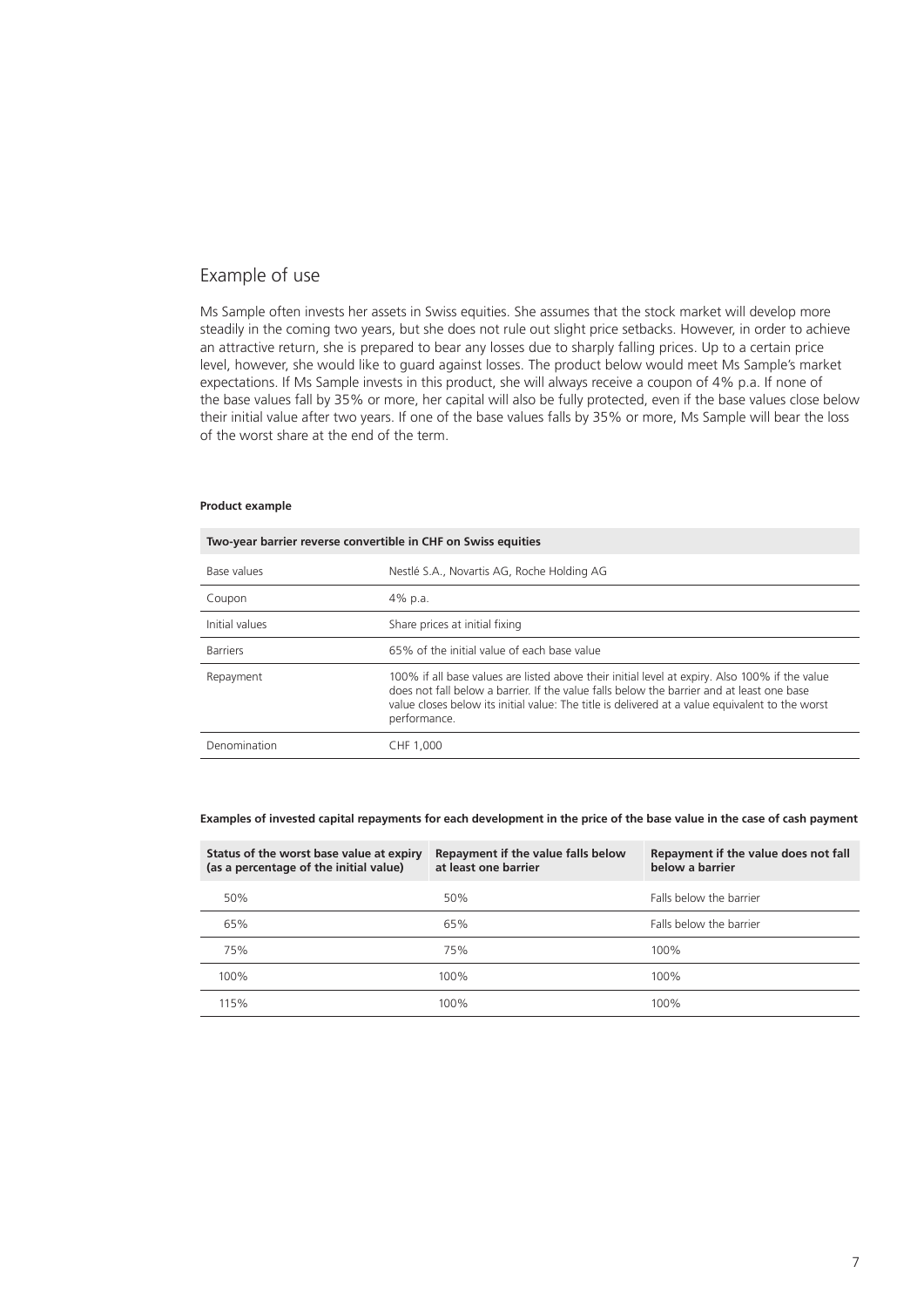Scenarios «barrier reverse convertible»

#### **Scenario 1**

The value never crosses or falls below the barrier



– Repayment: 100% of the nominal value

– Coupon payment is guaranteed

– Investor achieves maximum returns

#### **Scenario 2**



– Repayment: 100% of the nominal value

– Coupon payment is guaranteed

– Investor achieves maximum returns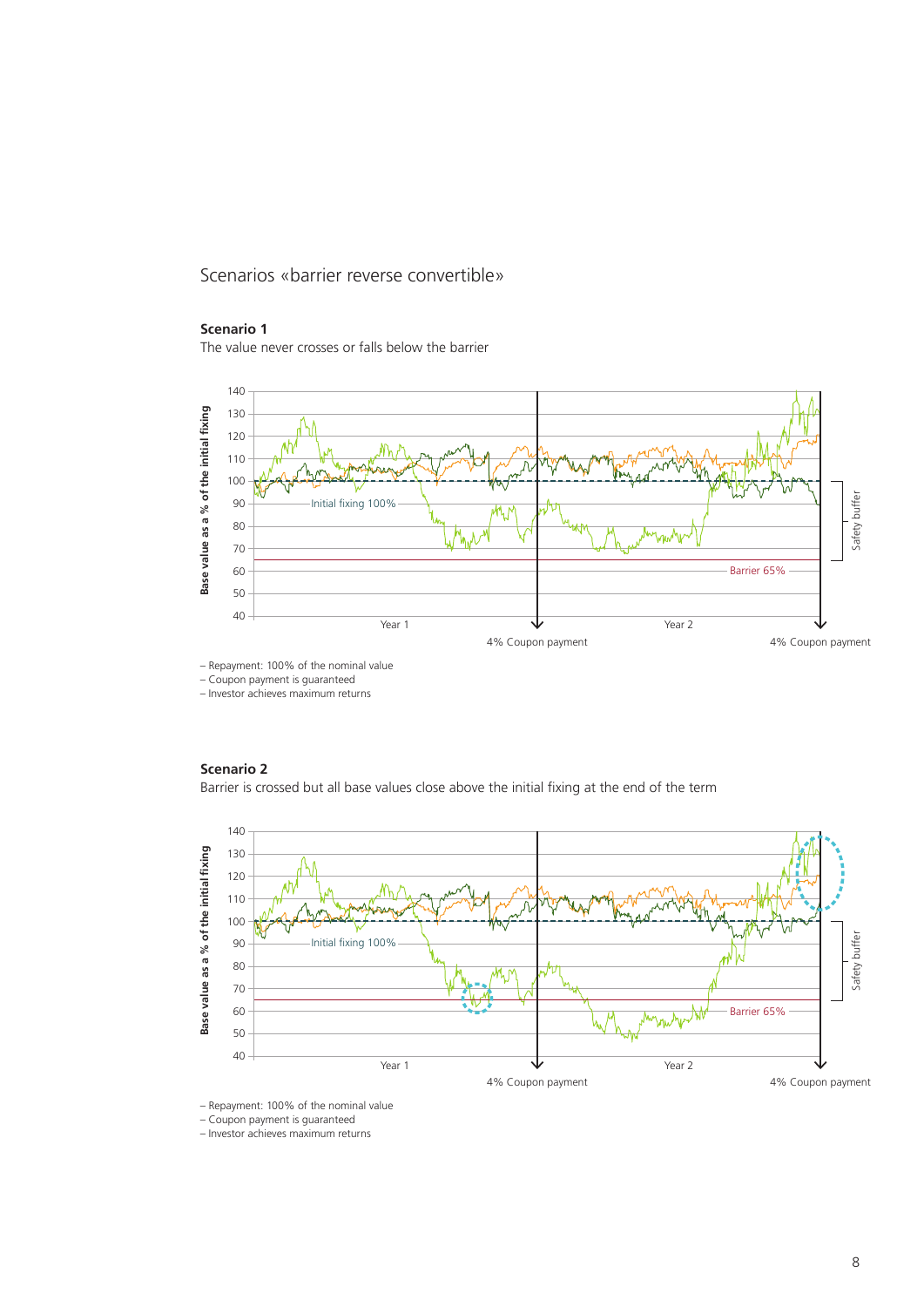#### **Scenario 3a**

Barrier is crossed and this base value closes on or below the initial fixing at the end of the term



– Share delivery of the worst base value; fractions in cash

– Coupon payment is guaranteed (buffer effect)

– Negative scenario for the investor

#### **Scenario 3b**

Barrier is crossed and another base value closes on or below the initial fixing at the end of the term



– Share delivery of the worst base value; fractions in cash

– Coupon payment is guaranteed (buffer effect)

– Negative scenario for the investor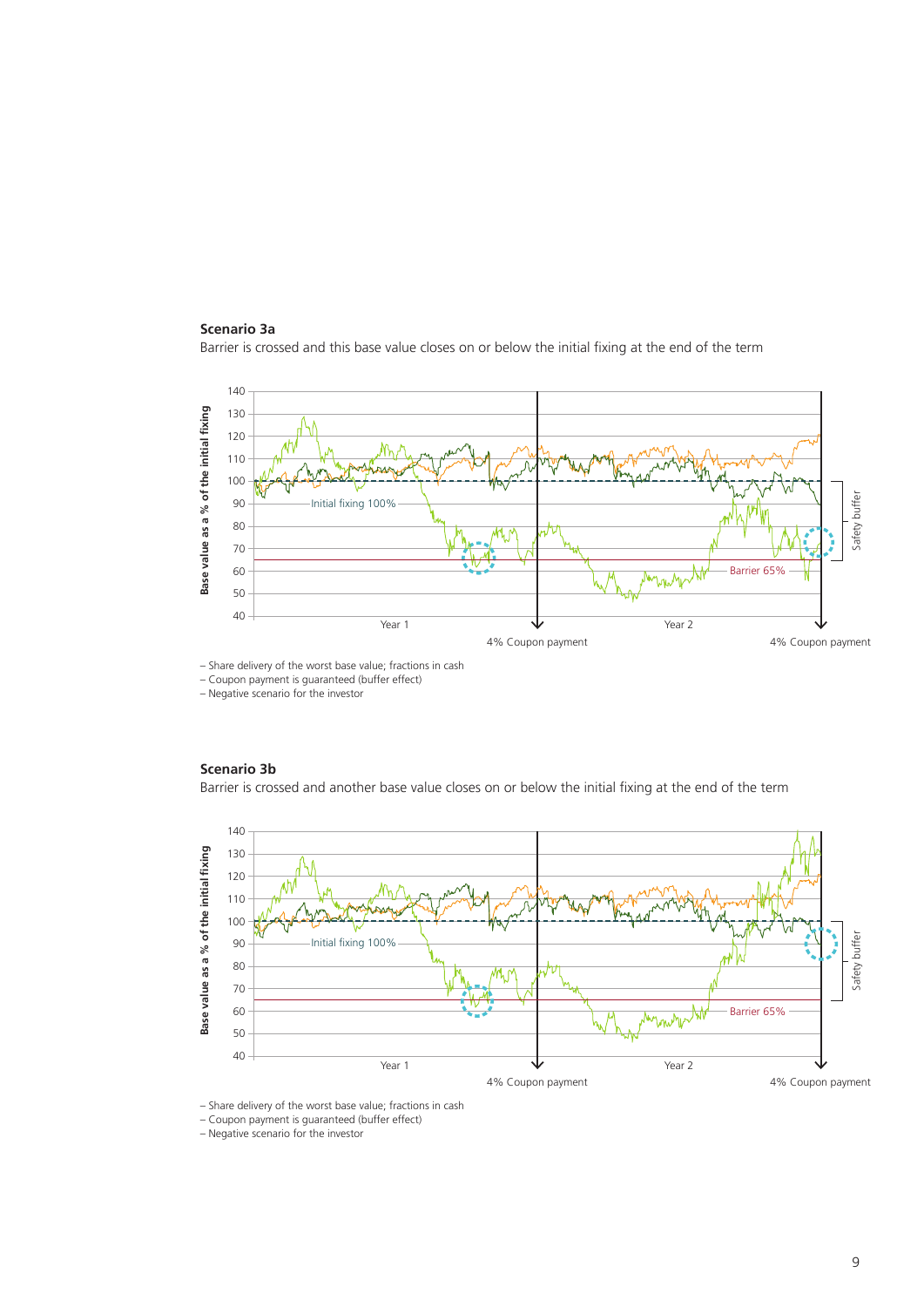# Capital protection products

## What is a capital protection product?

Capital protection products offer effective protection against falling prices. Capital protection is normally between 90% and 100% of the nominal value of the product and applies at the end of the term. As in the case of bonds, there may be exchange rate fluctuations during the term. The upward potential of capital protection products is lower than for products without capital protection due to the financing of capital protection and may have an upper limit. Depending on the market situation, the investor has the possibility of achieving a higher return than with risk-free investments, without forgoing the (partial) capital protection.

## Who are capital protection products suitable for?

Capital protection products are especially useful if you expect a rising base value and at the same time cannot rule out large price setbacks. Repayment of the capital will at least match the amount of capital protection. On the other hand, you will forego the secure interest from a money market investment and be unable to participate fully in growing markets. However, the value of the product can still fall below the guaranteed repayment amount during the term (e.g. due to issuer risk or rising interest rates) as the capital protection only applies at the end of the term. There is therefore no capital protection if the product is sold prematurely.

## What you need to know about capital protection products

- Capital protection is only valid until the end of the term.
- Before expiry, the value of the product in the secondary market is dependent on various factors including volatility and interest, and may even be listed below the capital protection level.
- Thanks to capital protection, the risk of loss is limited (e.g. 10% risk of loss at 90% capital protection). The hedging costs of capital protection mean that if the base value price increases, you will not benefit or will only partially benefit from this positive development and will forego any current income such as dividend payments from base values.
- The investor bears the issuer risk of the issuer or guarantor.
- In addition, the relevant risk information for all structured products in the chapter "General risks of structured products" shall apply.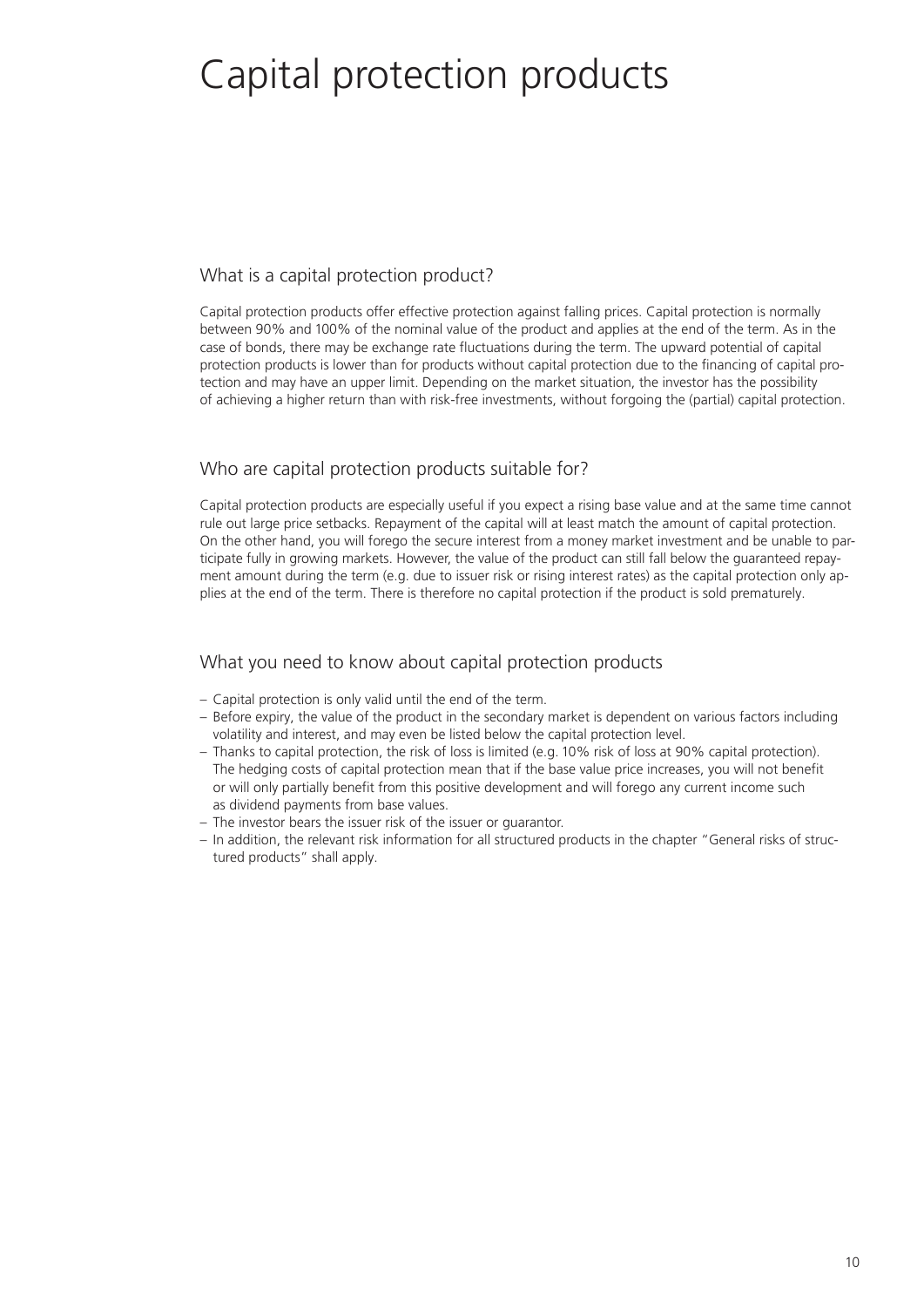### Example of use

Mr Sample invests his money primarily in bonds or places it in his savings account. Due to the current low interest rate environment, he is looking for an alternative way to invest his money more profitably over the next four years. Mr Sample wants to avoid suffering a loss of more than 10% and assumes that Swiss equities will develop positively over the next few years. The following product example would represent a suitable investment opportunity for Mr Sample based on his risk appetite and market expectations. With this product, Mr Sample would benefit from 90% capital protection and at the same time would participate in the positive development of having 20% of his basket of shares invested in Swiss blue chip equity.

#### **Product example**

| Four-year capital protection product in CHF on Swiss equities |                                                                                                                                                                                                                                                                                                                                                                                                                          |  |
|---------------------------------------------------------------|--------------------------------------------------------------------------------------------------------------------------------------------------------------------------------------------------------------------------------------------------------------------------------------------------------------------------------------------------------------------------------------------------------------------------|--|
| Basket of shares                                              | Swisscom AG, Zurich Insurance Group AG, Nestlé S.A., Novartis AG, Roche Holding AG                                                                                                                                                                                                                                                                                                                                       |  |
| Participation                                                 | 20% participation in the initial value price development measured against the equal<br>weighted average value of the basket of shares                                                                                                                                                                                                                                                                                    |  |
| Initial values                                                | Share prices at initial fixing                                                                                                                                                                                                                                                                                                                                                                                           |  |
| Capital protection                                            | 90% of the denomination                                                                                                                                                                                                                                                                                                                                                                                                  |  |
| Repayment                                                     | If at the end of the term the average value of the basket of shares is at the initial value,<br>there is full capital protection. If the weighted average value of the basket of shares is<br>below 100%, a repayment of 90% capital protection is made.<br>20% participation in the initial value price development measured against the weighted<br>average value of the basket of shares (no cap – strike price 100%) |  |
| Denomination (nominal)                                        | CHF 1,000                                                                                                                                                                                                                                                                                                                                                                                                                |  |

#### **Examples of repayments for each development in the price of the base value**

| Status of the weighted average value of the basket of<br>shares at expiry (as a percentage of the initial value) | Payment at the end of the term |
|------------------------------------------------------------------------------------------------------------------|--------------------------------|
| 70%                                                                                                              | 90%                            |
| 90%                                                                                                              | 90%                            |
| 95%                                                                                                              | 90%                            |
| 100%                                                                                                             | 100%                           |
| 110%                                                                                                             | 102%                           |
| 130%                                                                                                             | 106%                           |
|                                                                                                                  |                                |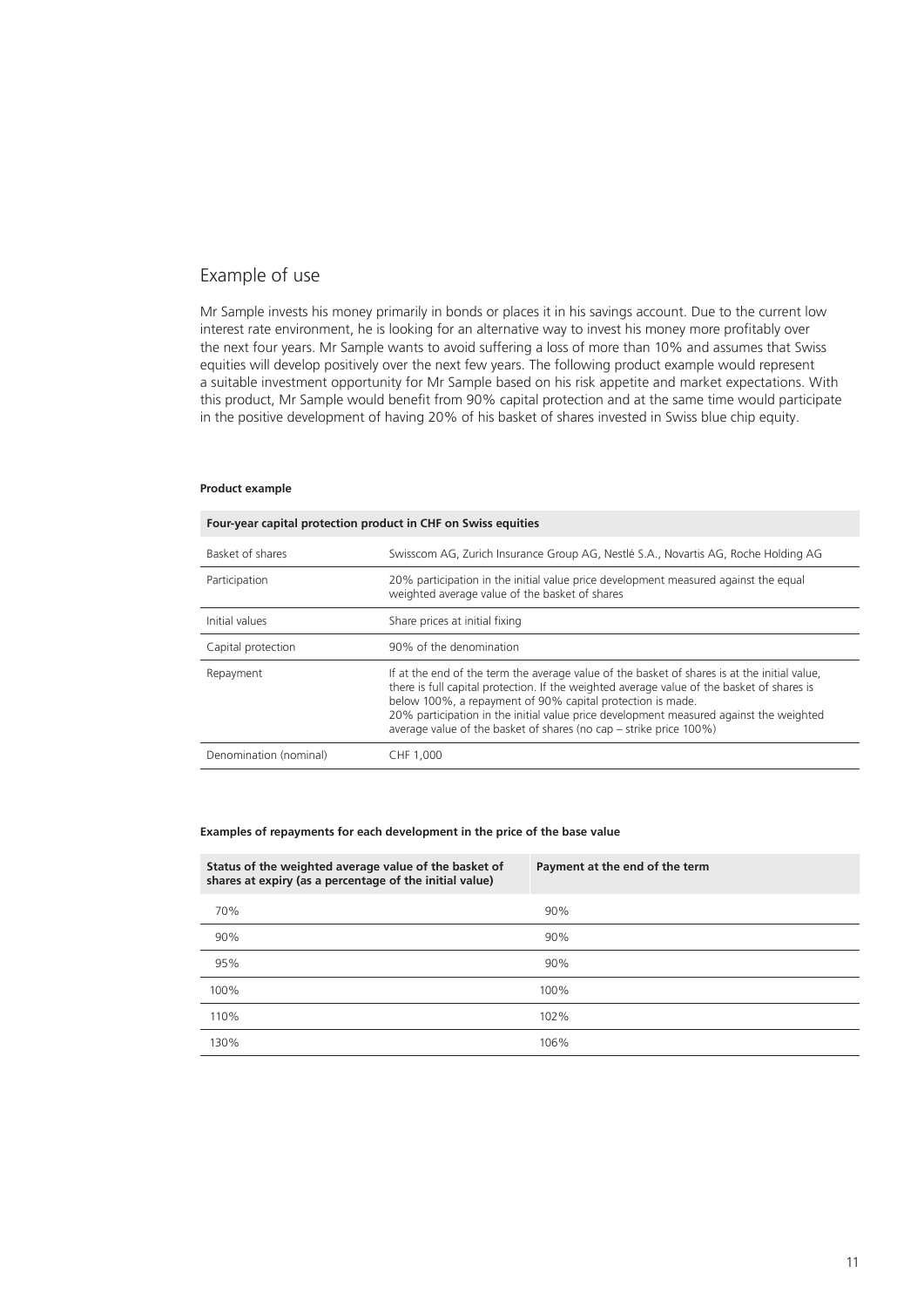Scenarios "capital protection products"

#### **Scenario 1**

**Scenario 2**

The base value (balanced share basket) closes above the initial fixing of 100%



– The base value closes up 20% at the end of the term

– The reimbursement amounts to 104% of the nominal value

– Investors achieved a return of 4% (1% p.a.)



– The base value finishes unchanged from the initial fixing at the end of the term

– 100% of the nominal value is reimbursed<br>– The investor gets the invested capital back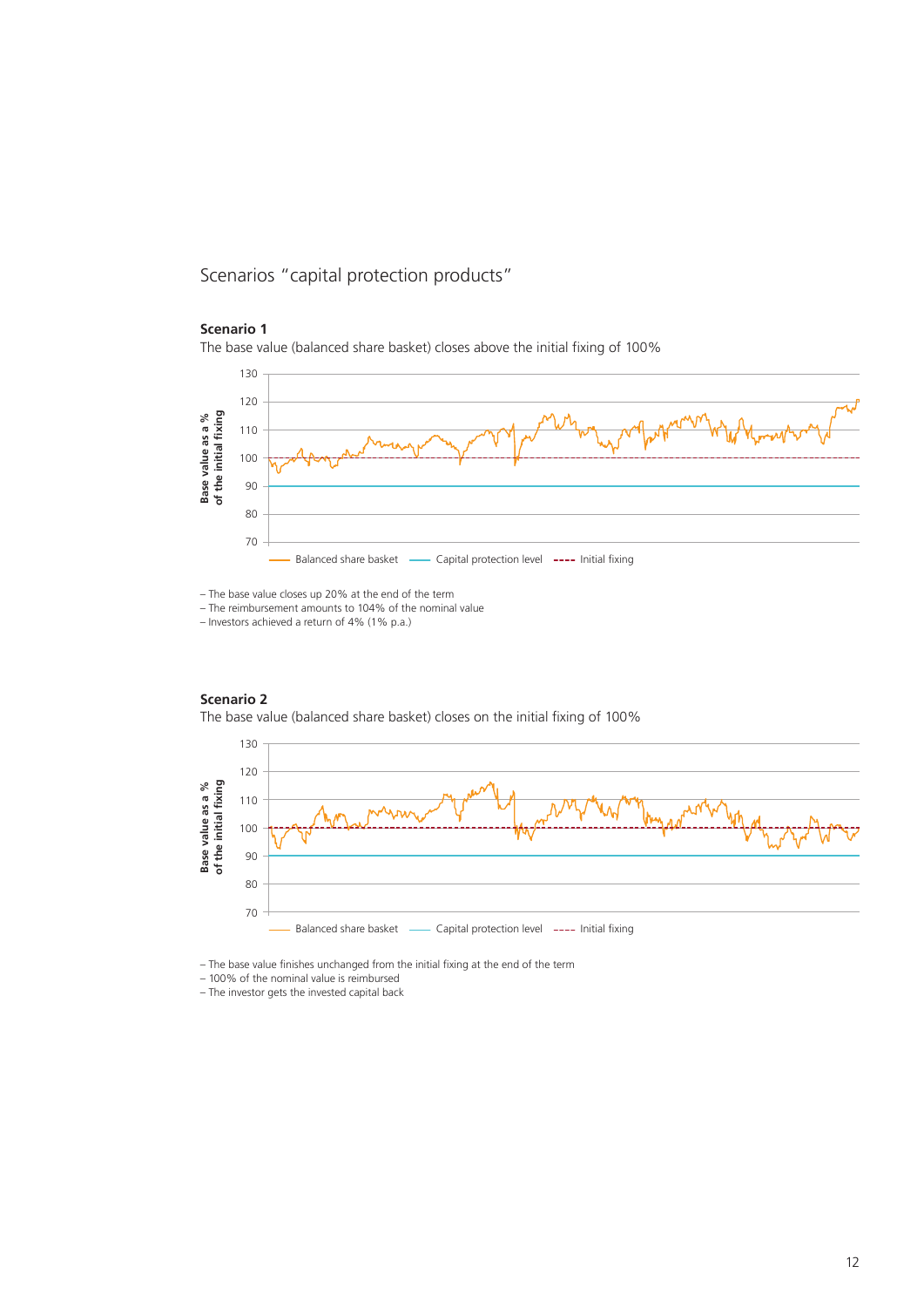



– The base value finishes 5% below the initial fixing at the end of the term

– 90% of the nominal value is reimbursed (capital protection level)

– The investor suffered a loss of 10% (2.5% p.a.)

**Scenario 4**



Balanced share basket - Capital protection level ---- Initial fixing

– The base value finishes 25% below the initial fixing at the end of the term

– 90% of the nominal value is reimbursed (capital protection level)

– The investor suffered a loss of 10% (2.5% p.a.)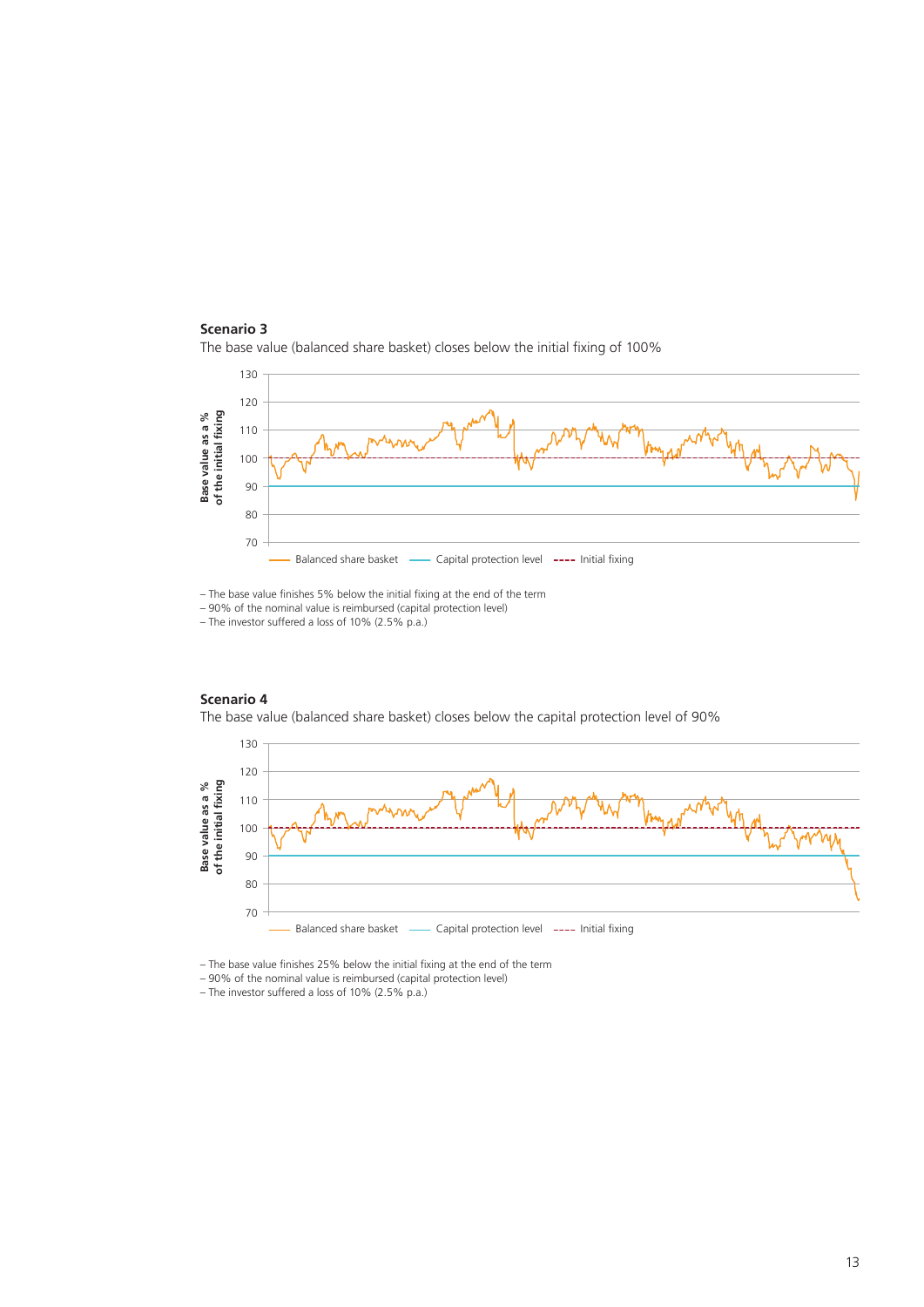# Participation products

## What is a participation product?

Participation products allow you to share in the price performance of one or more base values without owning them yourself. Depending on the product's structure, you participate in both the positive and negative percentage price trend of the base value. The participation product's price trend does not necessarily have to replicate that of the base value identically. Some participation products have a disproportionately high share in rising prices or capital protection when prices fall. Traditional participation products (known as tracker certificates), for example, do not provide capital protection which means their maximum potential profit is unlimited. By dispensing with ongoing returns, such as dividends, participation products can be combined with attractive option components. These option components include, for example, limited capital protection, which is used in bonus certificates. This capital protection is only guaranteed provided the base value does not reach, fall below or exceed a certain threshold. Another type of structure enables disproportionately high participation in rising prices and is used in outperformance certificates. Positive results can also be achieved when the base value's prices increase or fall moderately, which is the case with twin-win certificates.

## Who are participation products suitable for?

Participation products are ideal for investors with moderate to high risk appetite who anticipate an upward or downward trend on the market during the product's term and wish to participate in it.

## What you need to know about participation products

- Participation products allow you to share in the positive or negative performance of one or more base values (the product's structure is the key factor).
- Even with a small amount of money, you can affordably purchase a diversified product investing in shares, commodities, currency and real estate baskets or indices without having to purchase the expensive base value directly.
- Participation products enable you to invest in a sector, region, promising investment style or current investment theme with a certificate.
- You bear the credit risk of the issuer or guarantor.
- In addition, the relevant risk information in the "General risks of structured products" section also applies to all structured products.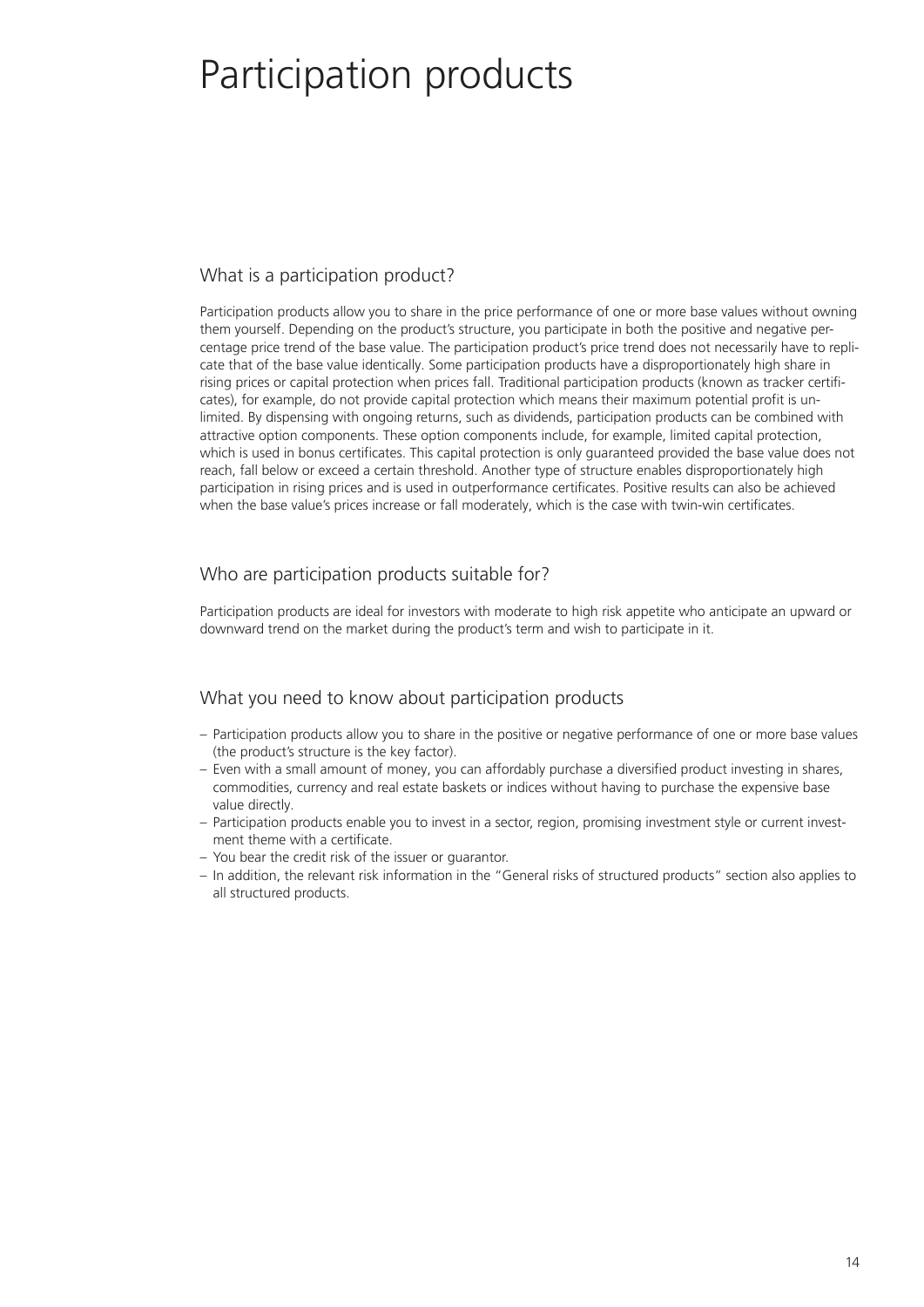## Opportunities offered by participation products

- As an investor, you can broadly distribute your risk and directly participate in the price performance of several base values.
- Participation products are usually simpler and more affordable than direct investments.
- An investment in participation products can be made starting at CHF 1,000.

## Risks of participation products

- As an investor, you may suffer losses amounting to the negative performance of the base value(s) between initial fixing and expiry.
- The value of the financial instrument is subject to market fluctuations. The financial instrument (unless expressly indicated otherwise) is not capital-protected. Like direct investments, investors can lose some or all of their invested capital.
- Ongoing returns, such as dividends from the underlying base values, are generally reinvested in the product, i.e. the certificate generally does not provide ongoing payouts.
- As an investor, you bear the credit risk of the issuer or guarantor.

## Example scenario

Mrs Müller often invests in shares. Over the next few years, she expects Swiss dividend shares to perform well and would like to participate in the trend. She is willing to bear high price losses.

#### **Product example**

| <b>Bull tracker certificate on the Swiss Dividend Growth Index</b> |                                                                                                                                              |  |
|--------------------------------------------------------------------|----------------------------------------------------------------------------------------------------------------------------------------------|--|
| Investment theme                                                   | Swiss dividend shares                                                                                                                        |  |
| Index                                                              | Swiss Dividend Growth Index                                                                                                                  |  |
| Implementation                                                     | Shares with a primary listing on the SIX Swiss Exchange with an average daily trading volume<br>of at least CHF 1 million in the last month. |  |
| Participation                                                      | Value of the base values less a management fee of 0.75% p.a.                                                                                 |  |
| Product details                                                    | Term: one year<br>Currency: CHF                                                                                                              |  |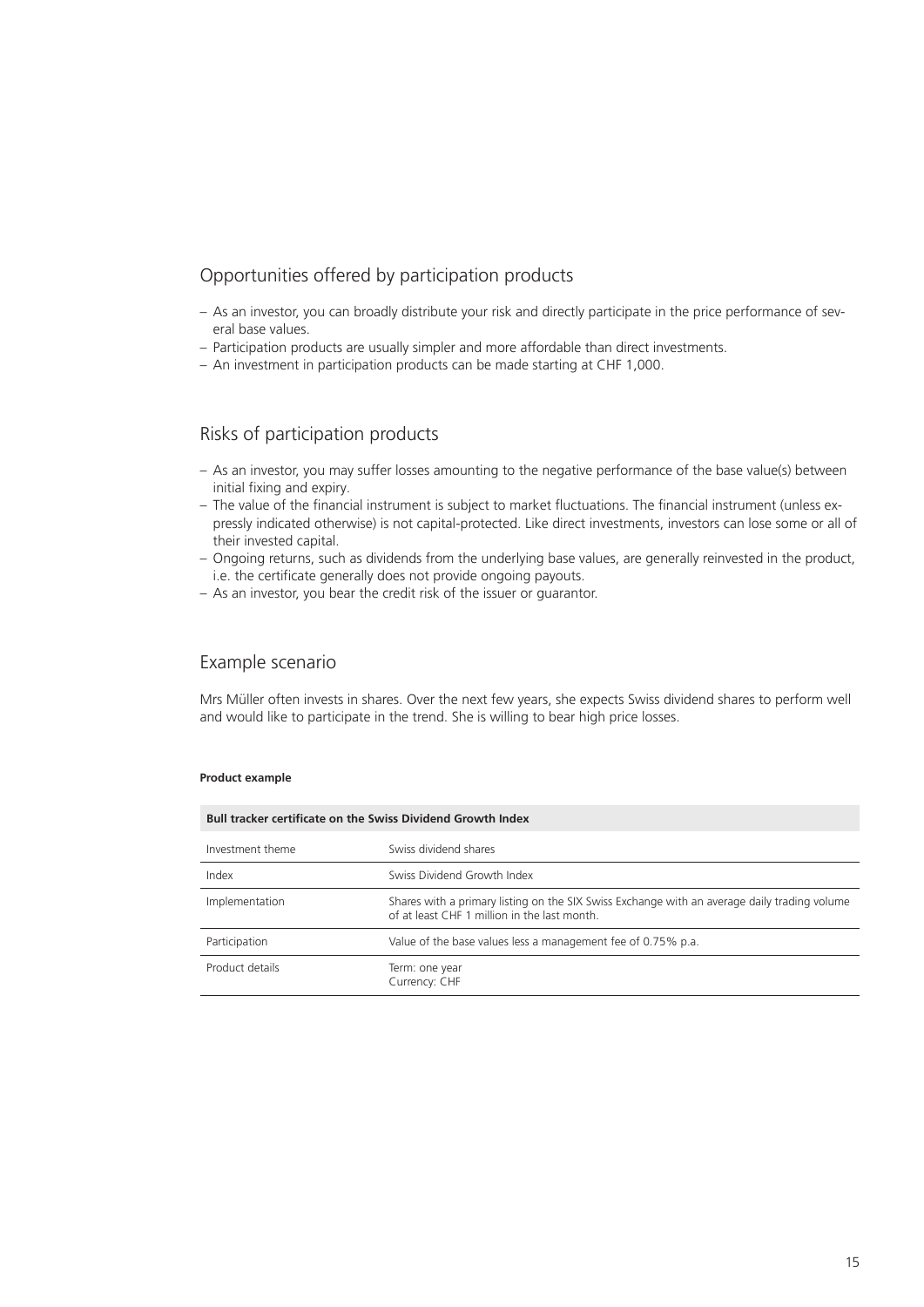

## "Participation products" scenario

Positive scenario: the base value closes above the initial fixing of 100%

- The base value trades at 20% above the initial fixing at the end of the term.
- 120% of the nominal value is reimbursed.
- The investor achieves a profit of 20% if they keep the product for the full term.

Neutral scenario: the base value closes at the initial fixing of 100%.

- The base value trades at the initial fixing at the end of the term.
- 100% of the nominal value is reimbursed.
- The investor achieves no profit if they keep the product for the full term.

Negative scenario: the base value closes below the initial fixing of 100%.

- The base value trades at 20% below the initial fixing at the end of the term.
- 80% of the nominal value is reimbursed.
-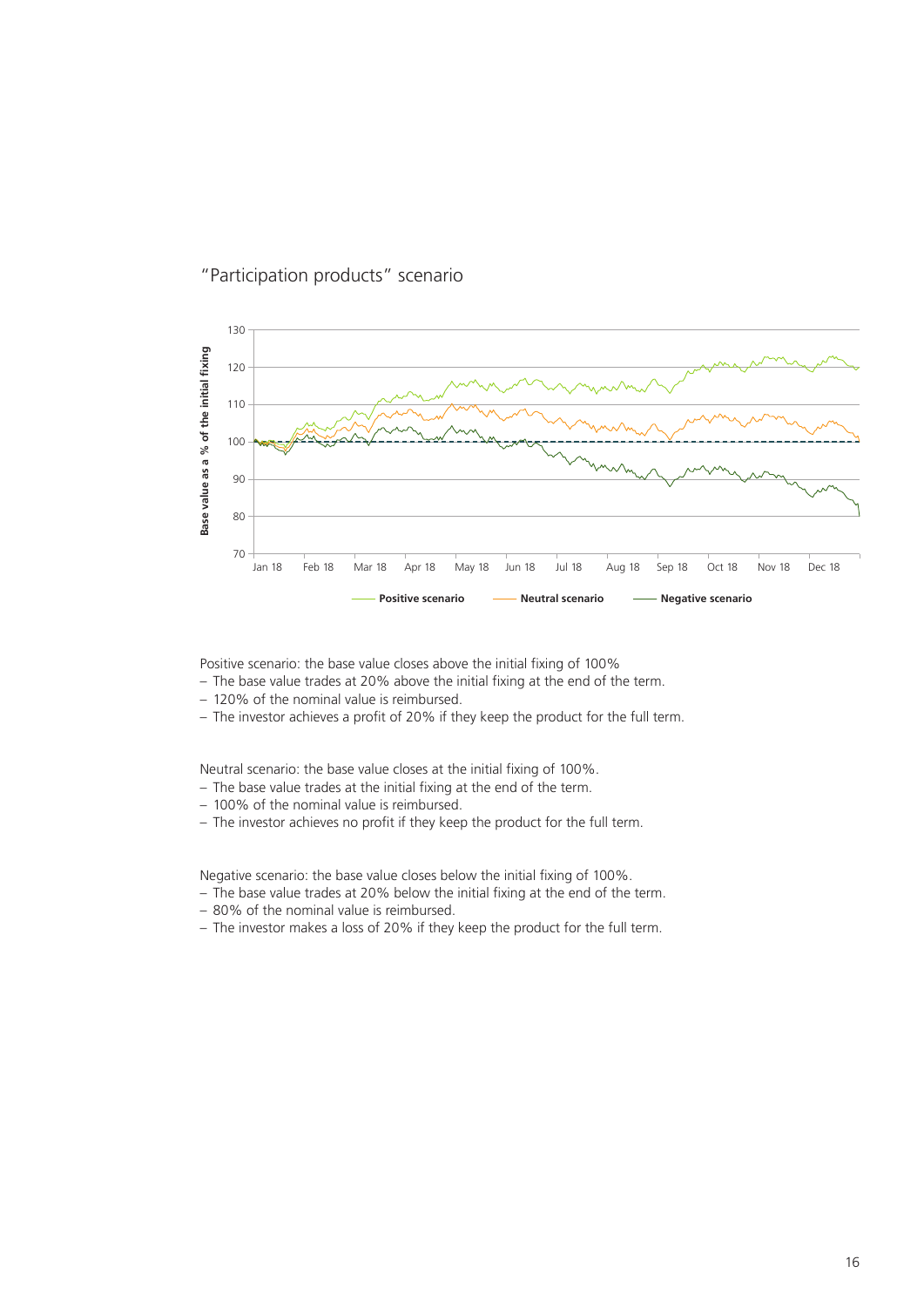# Prices and conditions

What costs are incurred when buying or selling a structured product?

You will not be charged any fees for purchasing a structured product from issue with PostFinance for any structured products guaranteed by PostFinance and issued together with Leonteq. The structured product is booked to your e-trading custody account. The prices and conditions for the use of e-trading apply. Detailed information on e-trading can be found at postfinance.ch/e-trading. Detailed information on pricing can also be found in the Termsheet of the respective structured product.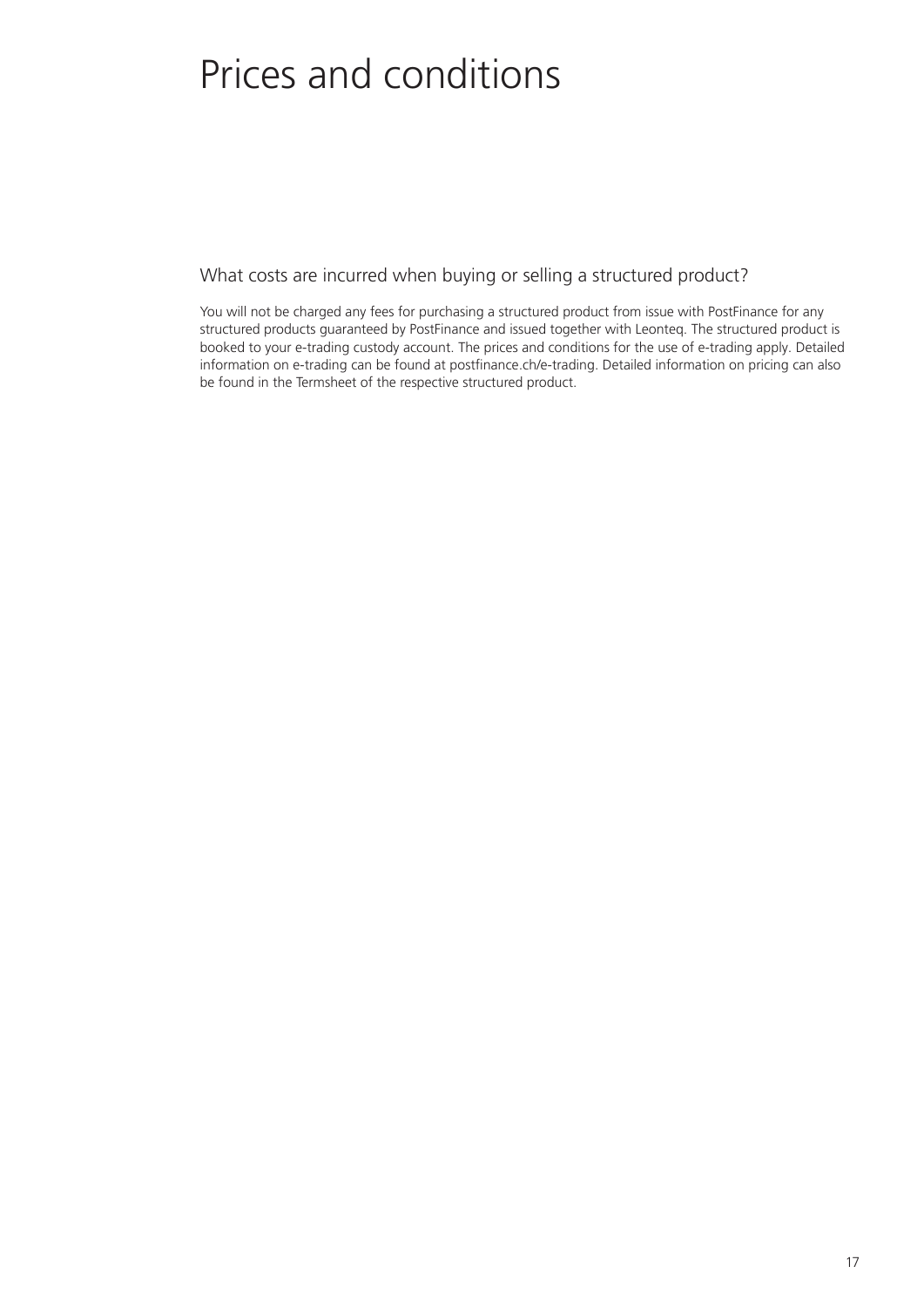

#### **Disclaimer**

This document is an **advertisement.**

This document is intended for general information purposes only and does not replace a personal consultation. Investments in structured products should only be made if the customer is familiar with the functionality, structures and risks of structured products. The customer should consult other specific documentation for the respective investment products, especially when considering future investment decisions. The documentation for structured products sold by PostFinance can be found at postfinance.ch/structuredproducts or ordered free of charge by phoning the Investment business Support.

In accordance with CISA, structured products are not deemed to be collective capital investments and are therefore not subject to authorization or supervision by FINMA.

This document contains neither a recommendation to purchase or sell investment instruments nor does it represent an offer to purchase or sell any investment product. PostFinance accepts no liability for any losses on the basis of this document or as a result of risks in the financial markets. All information contained herein has been carefully prepared. PostFinance cannot however accept any guarantee for its correctness, completeness and adequacy.

None of the structured products sold by PostFinance may be offered or sold within the USA, or to persons who are US citizens, are resident in the USA, or are required to pay taxes in the USA. PostFinance does not sell structured products to persons who are resident outside of Switzerland. In such countries, PostFinance structured products are not offered and are therefore not available.